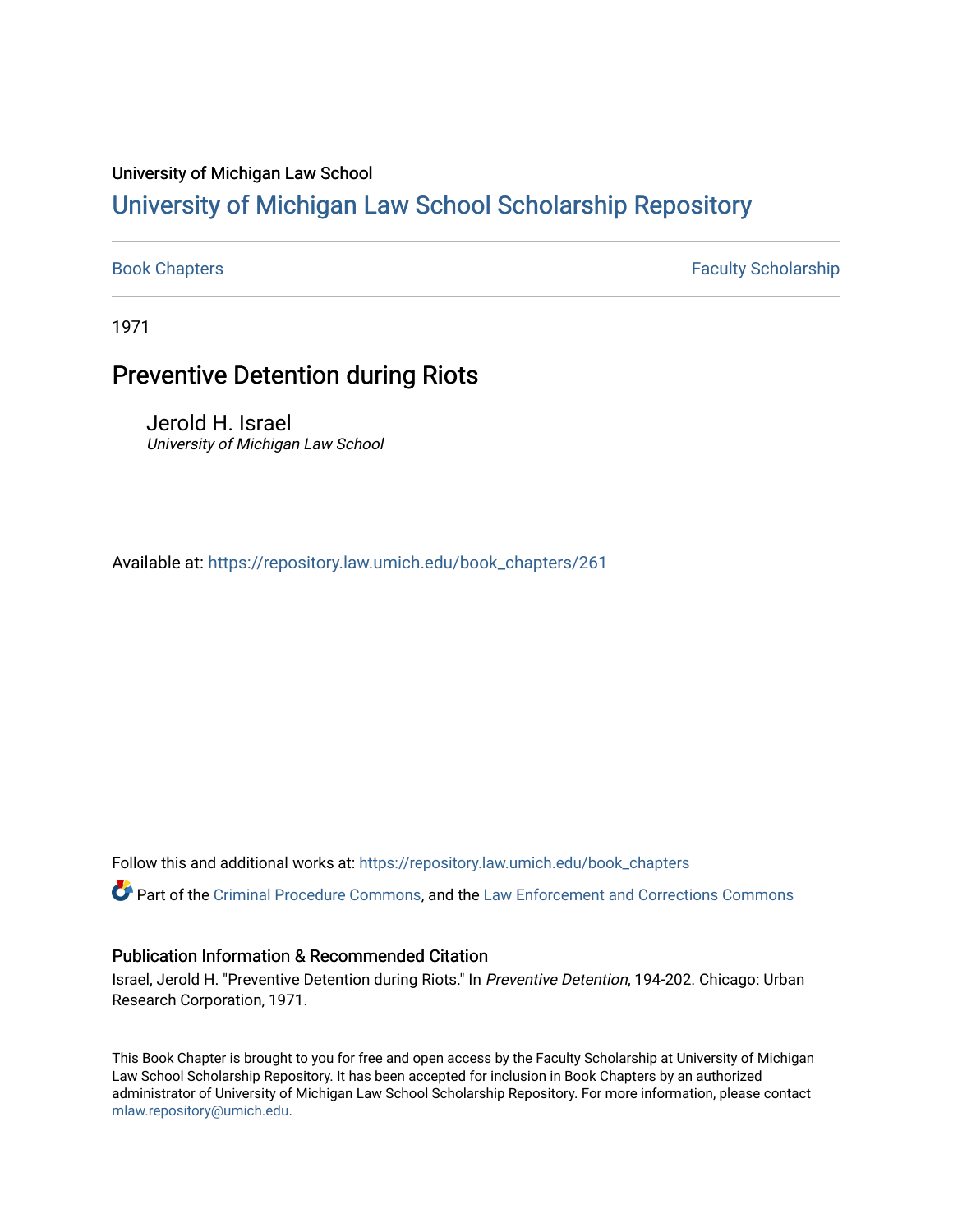

hGADEr,iiC AFFAIRS *F[B* 11 7977

 $\mathcal{L}$ 

# PREWE MTHIWE DETENTION



r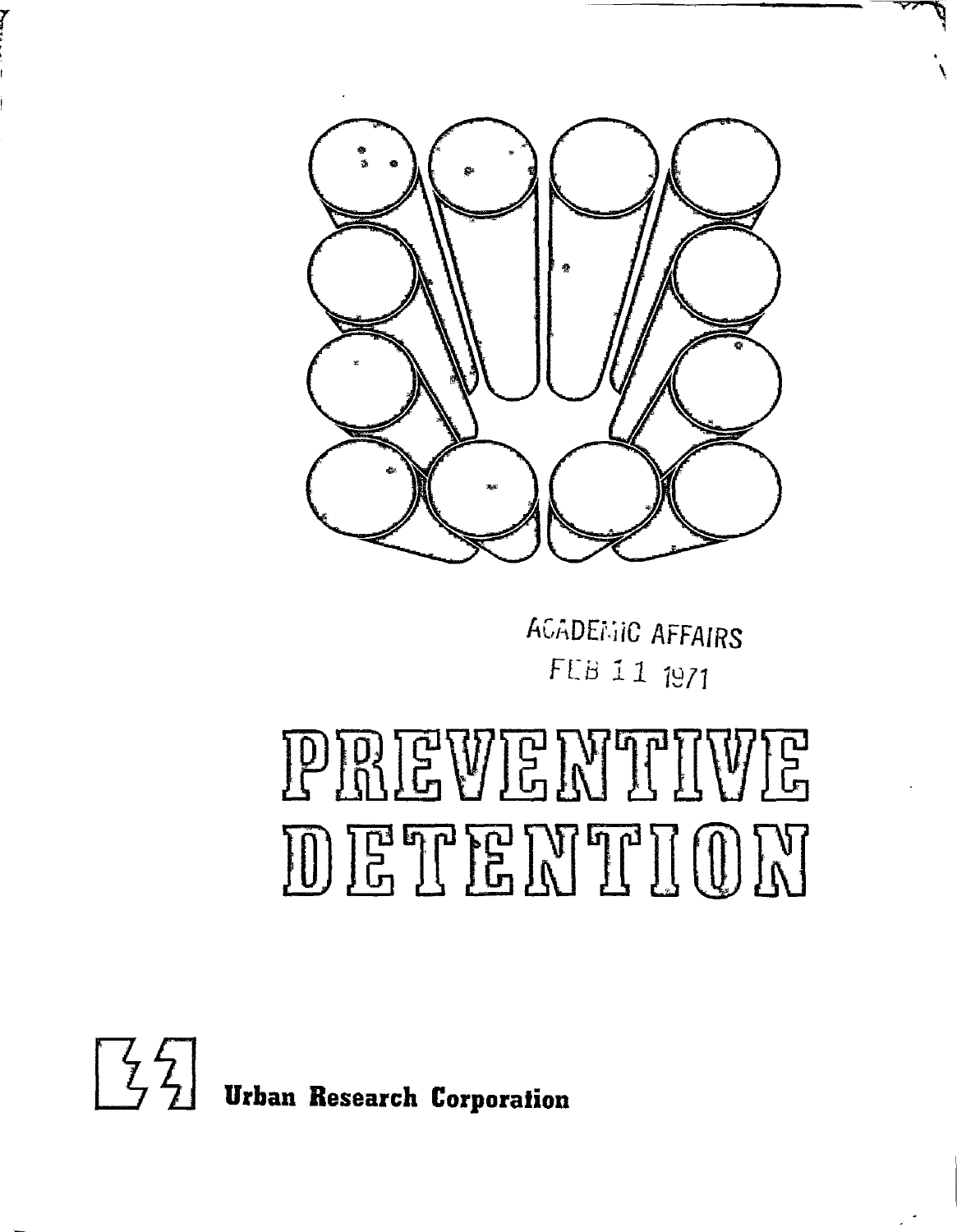H V 7431 *U]* 

Copyright 9 1971 by Urban Research Corporation, 5464 South Shore Drive, Chicago, Illinois 60615. All rights reserved. No part of this publication may be reproduced or transmitted in any-form or by any means, electronic or mechanical including photo copy, recording or any information storage or retrieval system without permission of the publisher.

*Library of Congress Catalog Card Number 77-122458 .* 

•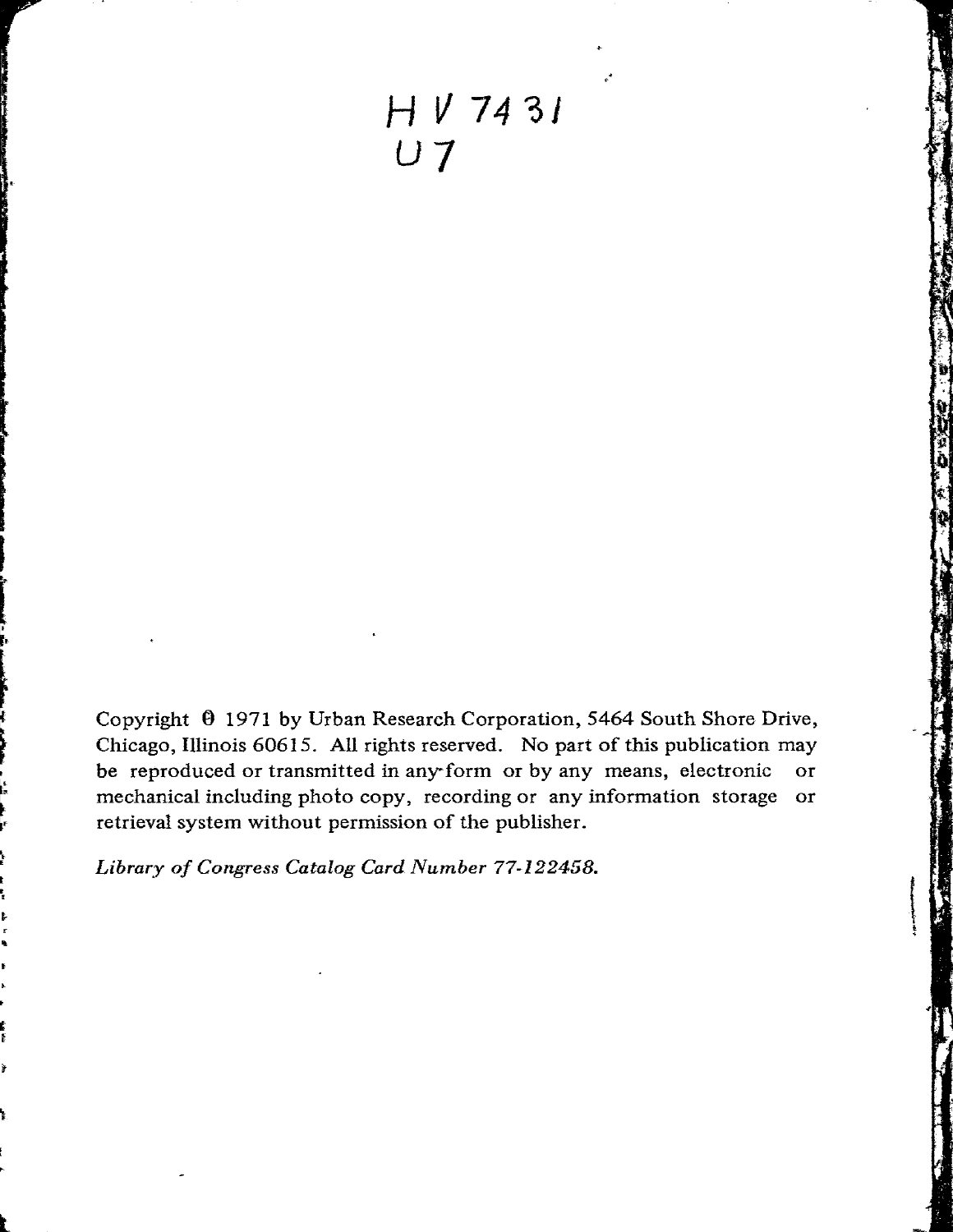In addition, we were reminded forcefully and eloquently of the deeper cancer of society: the injustice in the total system working to the constant disadvantage of minorities, and which consequently causes our legal and judicial institutions to lose legitimacy for these groups. The raising of these larger questions might well cause us to wonder whether perhaps, to quote Senator Sam Ervin, we "have caught the wrong sow by the ear" in placing emphasis on a preventive detention bill as a partial solution to the problem of crime.

We would like to express our appreciation to the participants in this conference whose remarks are the substance of this book. In addition, we acknowledge gratefully the work of Lucy Ann Marx, who put the conference together; Sue Cullen, who edited the material; and Eunice Schatz, who has held everything together since.

J

I

<sup>I</sup>J

 $\mathbf{l}$ 

John Naisbitt President Urban Research Corporation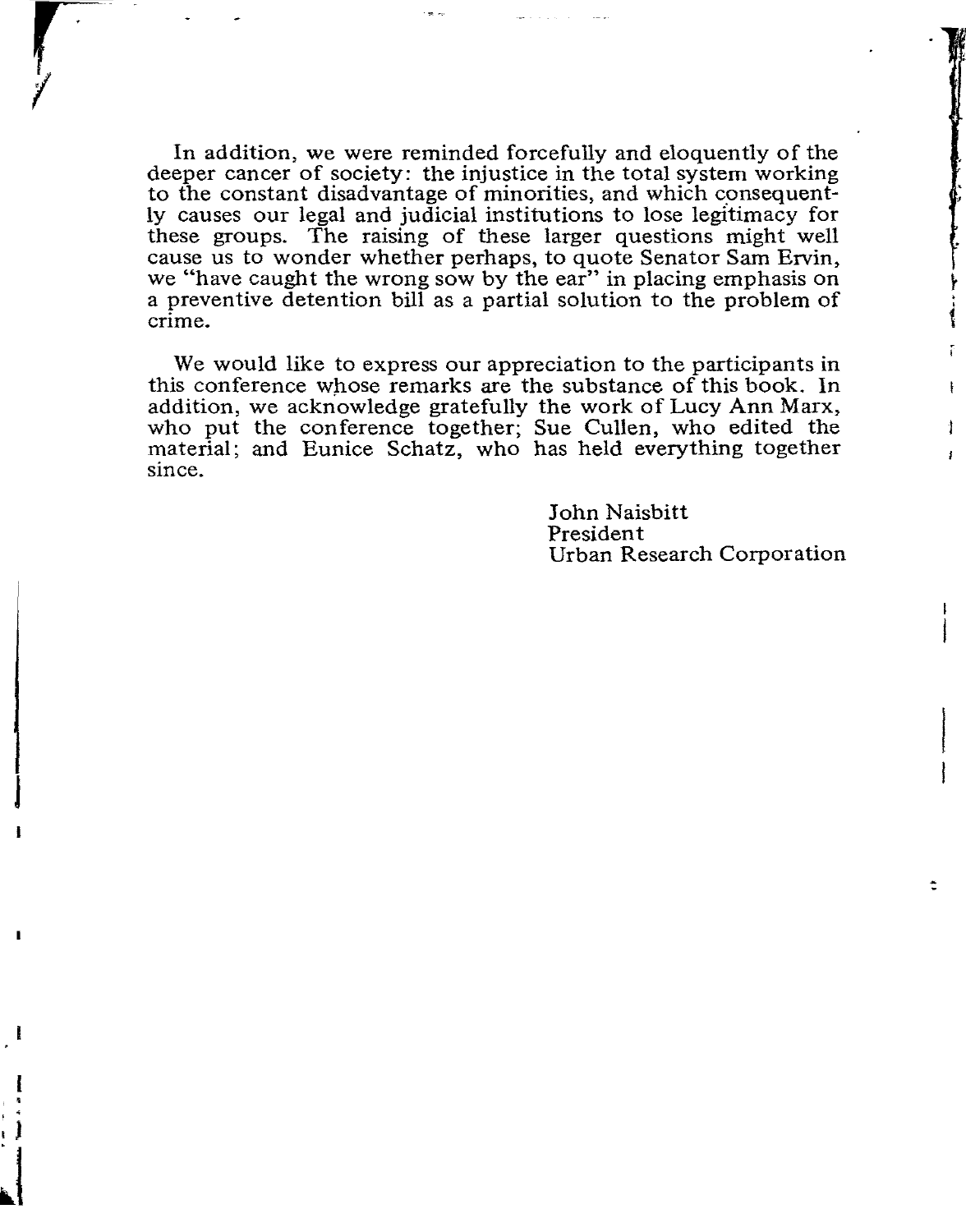## **TABLE OF CONTENTS**

 $\tilde{\mathbf{g}}$ 

| Chapter I          | <b>The Preventive Detention Bill</b>                                                                    | 7   |
|--------------------|---------------------------------------------------------------------------------------------------------|-----|
|                    | Geoffrey C. Hazard, Jr. (Executive Director,<br><b>American Bar Foundation), Chairman</b>               | 7   |
|                    | Donald A. Santarelli (U.S. Department of<br>Justice)                                                    | 8   |
|                    | George F. McGrath (Commissioner of Correction,<br>New York City)                                        | 24  |
|                    | Mrs. Sarah Carey (Legal Counsel, Urban<br>Coalition)                                                    | 30  |
|                    | David Burnham (New York Times)                                                                          | 35  |
| <b>Chapter II</b>  | <b>Bail or Preventive Detention</b>                                                                     | 48  |
|                    | Representative Claude Pepper (Chairman,<br>U.S. House Committee on Crime),<br>Chairman                  | 48  |
|                    | Norval R. Morris (Director, Center for<br><b>Studies in Criminal Justice, University</b><br>of Chicago) | 48  |
|                    | Dallin Oaks (Professor of Law, University<br>of Chicago)                                                | 58  |
| <b>Chapter III</b> | Report on the ROR Experience                                                                            | 89  |
|                    | The Hon, Tim Murphy (Judge of District<br>Court of General Sessions, D. C.)                             | 89  |
| Chapter IV         | <b>Preventive Detention and the</b><br>Dangerous or Habitual Offender                                   | 116 |
|                    | Jason E. Bellows (Attorney, Chicago)<br>Chairman                                                        | 116 |
|                    | John Locke (Bail Reform Study, National<br><b>Bureau of Standards)</b>                                  | 117 |
|                    | Marshall Patner (Attorney, Chicago)                                                                     | 126 |
|                    | Mrs. Patricia Wald (Neighborhood Legal<br>Services, D.C.)                                               | 132 |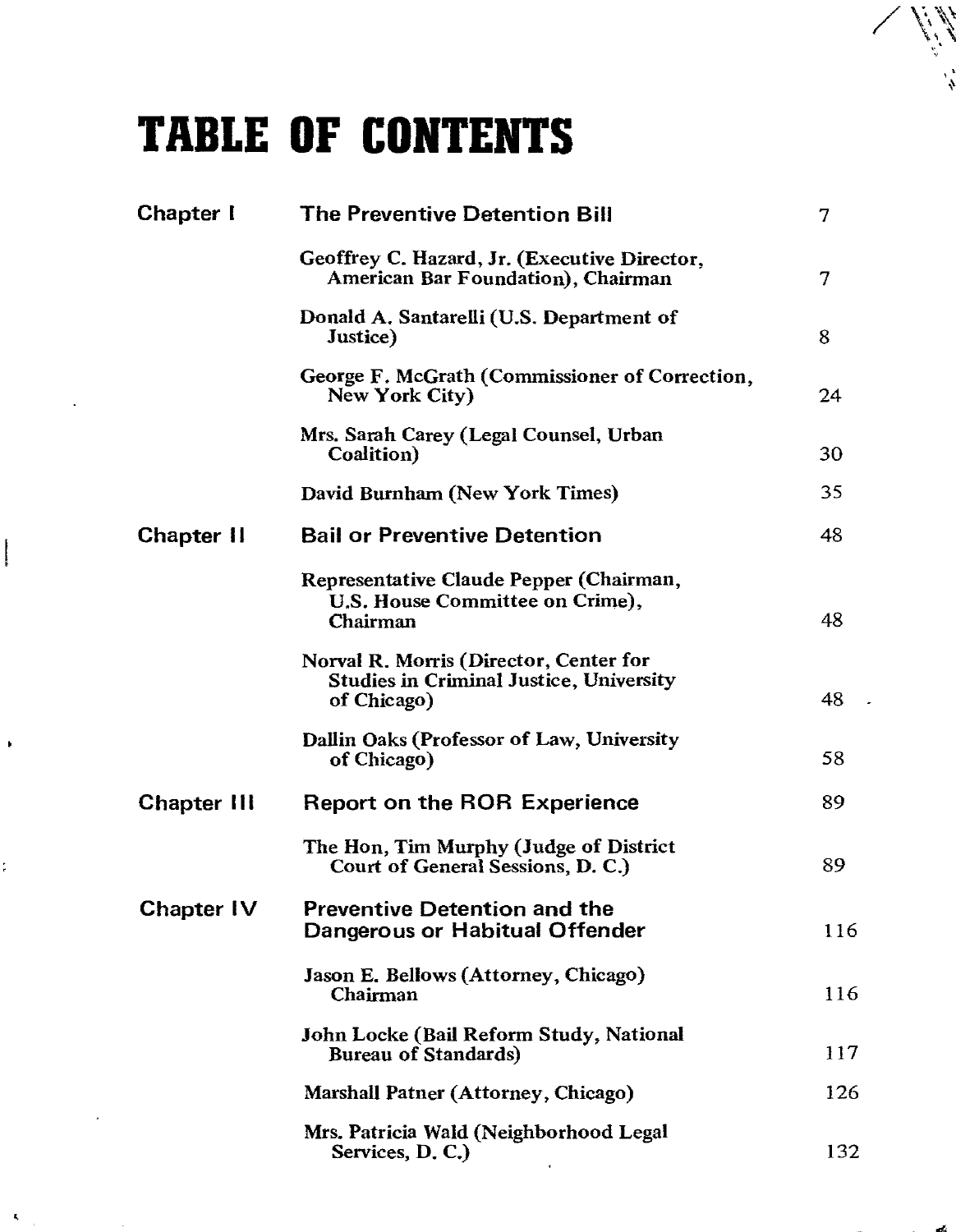| Chapter V           | The Question of Constitutionality                                                                               | 159 |
|---------------------|-----------------------------------------------------------------------------------------------------------------|-----|
|                     | Senator Sam J. Ervin (North Carolina)                                                                           | 160 |
| <b>Chapter VI</b>   | <b>Preventive Detention and</b><br>the Disorder Problem                                                         | 192 |
|                     | Hans Mattick (Center for Studies in Criminal<br>Justice, University of Chicago), Chairman                       | 192 |
|                     | Jerold Israel (Professor of Law, University of<br>Michigan)                                                     | 194 |
|                     | Richard Buxbaum (Professor of Law, University of<br>California at Berkeley)                                     | 204 |
|                     | <b>Charles Hamilton, (Professor of Political Science,</b><br>Columbia University)                               | 210 |
| <b>Chapter VII</b>  | <b>Alternatives to Detention</b>                                                                                | 232 |
|                     | Jason E. Bellows (Attorney, Chicago), Chairman                                                                  |     |
|                     | Patrick Murphy (Urban Institute, Washington, D.C.)                                                              | 232 |
|                     | <b>James Thompson (Illinois Attorney General's</b><br>Office)                                                   | 235 |
|                     | Wayne LaFave (Professor of Law, University of<br>Illinois)                                                      | 248 |
| <b>Chapter VIII</b> | <b>Testing the Survival of</b><br>the Democratic Process                                                        | 272 |
|                     | Thomas Bradley (City Councilman, Los Angeles)                                                                   | 272 |
| <b>Appendices</b>   |                                                                                                                 | 289 |
|                     | A. Hearings of the Senate Subcommittee on<br><b>Constitutional Rights of the Committee</b><br>of the Judiciary: | 289 |
|                     | 1. Senator Joseph D. Tydings (Maryland)                                                                         | 289 |
|                     | 2. Alan Dershowitz (Professor of Law,<br><b>Harvard University</b>                                              | 305 |
|                     | 3. Caleb Foote (Professor of Law, University<br>of California at Berkeley)                                      | 318 |
|                     | <b>B. Preventive Detention Bill</b>                                                                             | 375 |

r I I

ł

r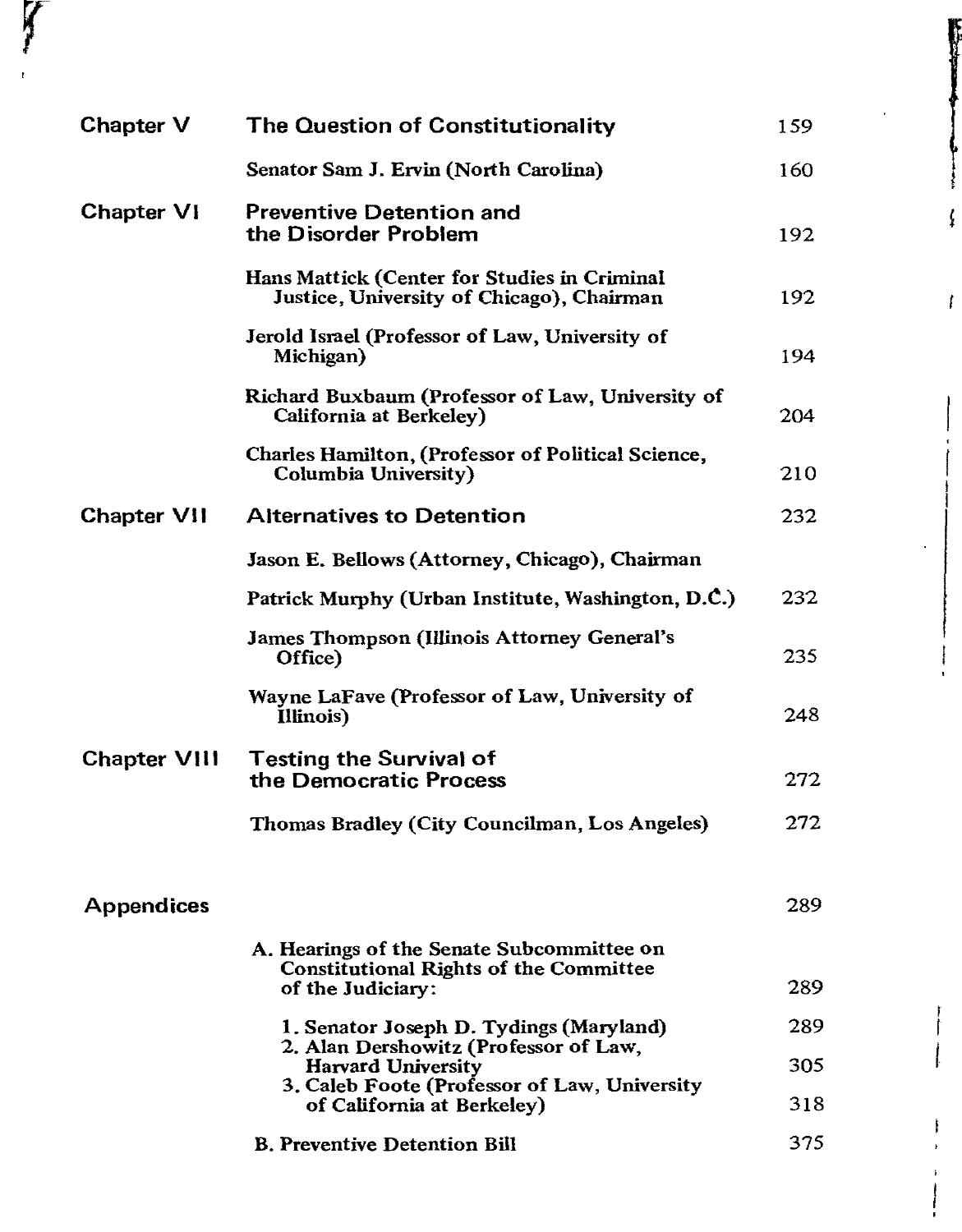program, farm subsidies, oil depletion allowances, and al1 the rest. I'd rather give them up, and then we can pay for the alternatives like speedy trials and maintain the principle of liberty.

If you review history (and at one time in my career I did a sociology of revolutions at this university), I think you will find that vulnerable and unattractive groups are usually the occasion for making inroads on the tradition of liberties. Today that vulnerable and unattractive group is the presumed dangerous offender and the drug addict. Tomorrow, who knows who it will be? Anyone who is present at a riot scene is apt to look vulnerable and unattractive. In the fear and panic of the response to a riot our courts are already resorting to preventive detention under cover of law. I am speaking of prohibitively high bail. Should we give them the substance of law as well? Well, I'll listen to the proponents of preventive detention, but I'll be awfully hard to convince. So now you know at least where I stand quite clearly, and I make no pretense about it.

**JEROLD H. ISRAEL [Professor of Law, University of Michigan]:** Various studies of the administration of justice during riots establish that persons arrested during riots generally have been detained for substantially longer periods than persons arrested during nonriot situations. This "extra" period of pretrial detention has been the product of quite different practices in different cities, and these practices have been based on several different administrative policies including, but not limited to, preventive detention.

In several cities, extra-lengthy detention resulted from a general judicial policy of setting extraordinarily high bail for the duration of the riot. A prime example was Detroit, where 70% of the bail initially set was in excess of \$5,000, and few people gained their release until the judges reexamined their bail decisions and began to release persons on their own recognizance after the disorder had substantially subsided.

administration **of**  justice during riots

"extra" period of pretrial detention found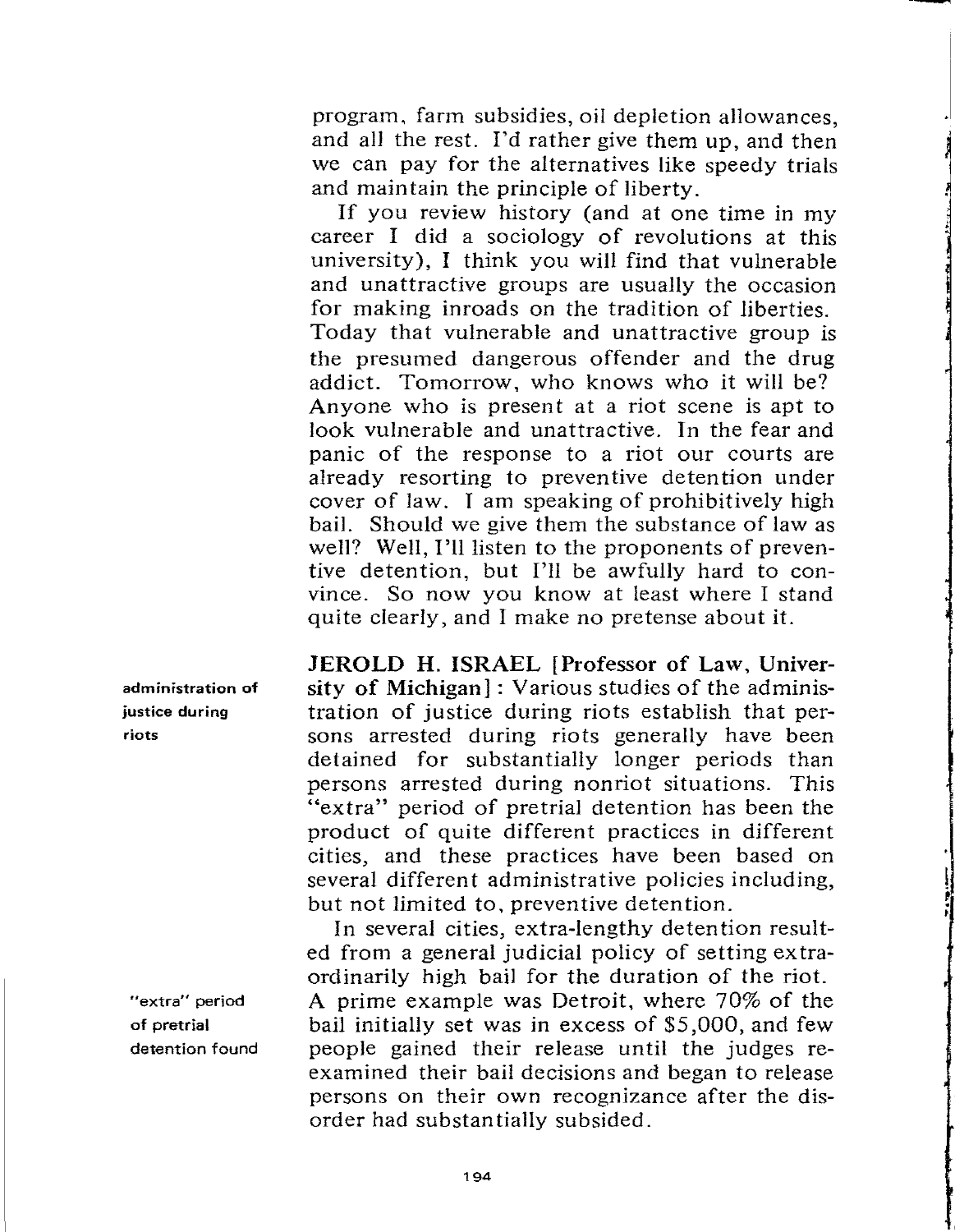Other cities required somewhat lower bonds, but at amounts still extraordinary in light of punitive use **of** nonriot practices. In Baltimore, for example, high bail bonds for curfew violators were originally set at \$500. Although available evidence indicates that these high bonds were set for the very purpose of preventing persons from obtaining their release, courts were not always concerned primarily with preventive detention-that is, detaining persons because of the fear that they would return to the streets and commit crimes following their release. Very frequently, the judges indicated a desire to use pretrial detention in a basically punitive fashion. Judges in several cities suggested that a policy of high bail (in effect, a policy of nonrelease) would tend to deter other persons from violating the law. They felt that the "word" would get around-"if you are arrested, you **will**  automatically spend a few days in jail under very uncomfortable circumstances, so you had better play it safe and stay off of the streets."

In a few cities, extra-lengthy detention was probably an unintended product of following normal bail practices. Judges in these cities set bondsmen unavail• bail at normal levels, but bondsmen were simply able or unwilling to unavailable or unwilling to write bonds until **write bonds until** matters "cooled off." As a result, many persons **matters "cooled** arrested **in** these communities often stayed in jail **oft"** almost as long as persons arrested in communities following high bail policy.

> In other areas, extra-lengthy detention was as much the product of administrative difficulties at the police and prosecutor level as any judicial policy. In Detroit, the prosecutor sought to check the record of each arrested person before any individual bail recommendation would be made. Under this approach, even if local courts were willing to release arrested persons on their own recognizance where they were charged with a minor offense and had a "good" record, those persons might be detained two or three days before their police and employment record could be checked and such information could be conveyed to the court.

l

e<br>ergani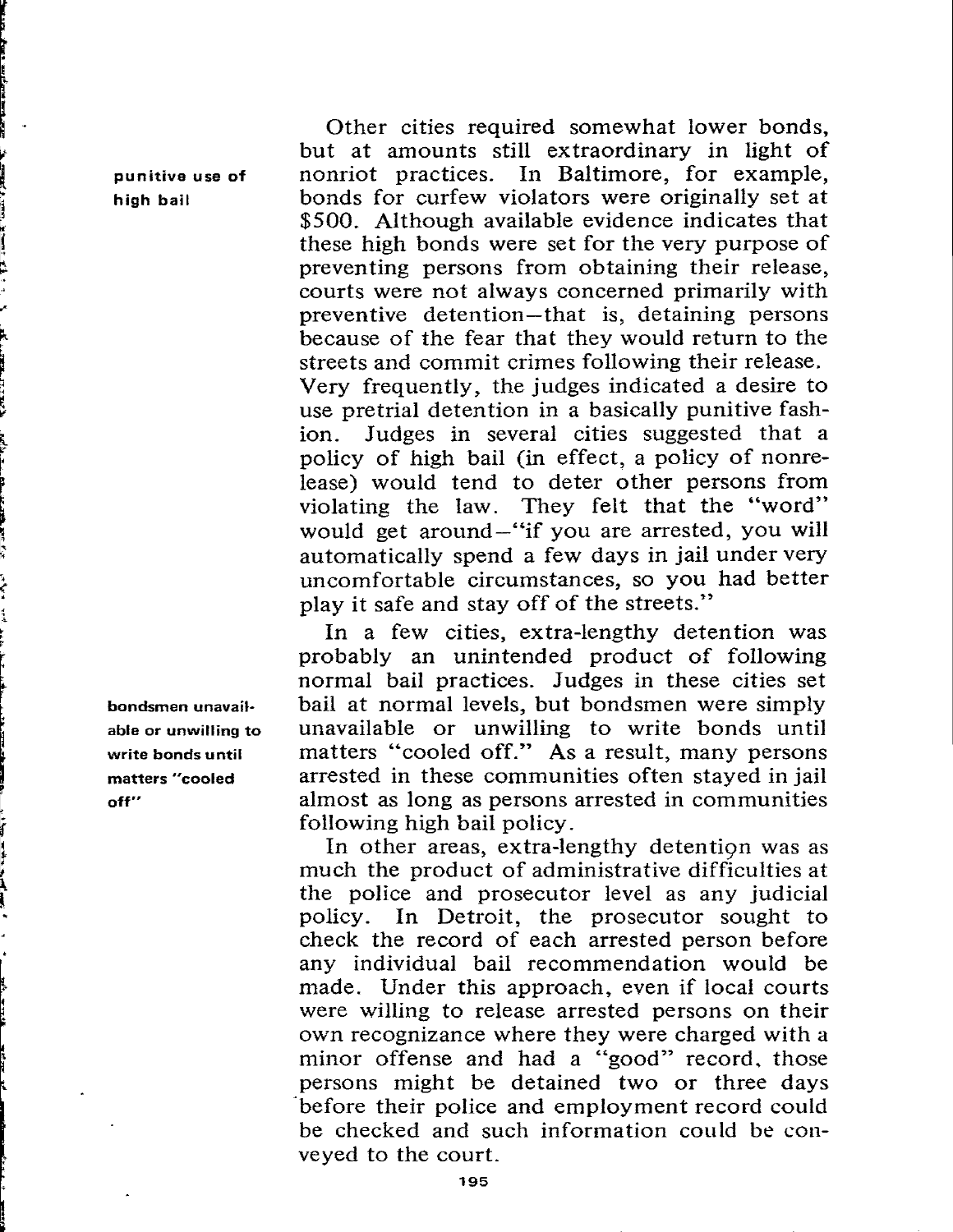need for extensive control of bail practices during riots

**case made for limited preventive detention during riots** 

**will persons arrested during riots commit crimes upon being released?** 

Extra-detention based on administrative difficulties or the punitive use of high bail raises numerous problems that are worthy of treatment in a separate conference on that subject alone. Our primary concern here is with preventive detention, and I mention detention based on these other grounds only to put our problem in its proper perspective, and to indicate the need for extensive control of bail practices during riots irrespective of one's position on preventive detention.

With respect to preventive detention, I hope to make a single point; even if one assumes that preventive detention in the normal situation is both unwise and unconstitutional, it does not necessarily follow that preventive detention should also be rejected in the riot situation. The pragmatic and legal considerations relating to preventive detention during riots are sufficiently different so that a quite distinct, and perhaps stronger, case can be made for at least limited preventive detention during such disorders.

Let me start by noting some of the pragmatic considerations. First, how likely is it that persons arrested during riots will commit crimes upon being released? The available statistics are rather limited, but they suggest that the likelihood is not very great. The rate of rearrest in Washington, for example, was  $3.1\%$  for all persons arrested during the dvil disturbance, 2.9% for persons arrested for noncurfew offenses. Admittedly, such -statistics arc open to attack on several grounds. The rate of rearrest, of course, may not indicate the rate of recidivism. Also, the available statistics were all based on release programs that were substantially more restrictive than those applied in normal situations. In Washington, for example, although 42.7% of noncurfew arrestees were released on their own recognizance, the court accepted the D.C. Bail Agency recommendation for release under nonfinancial conditions in 25 to 30% fewer cases than in normal times. There are

,I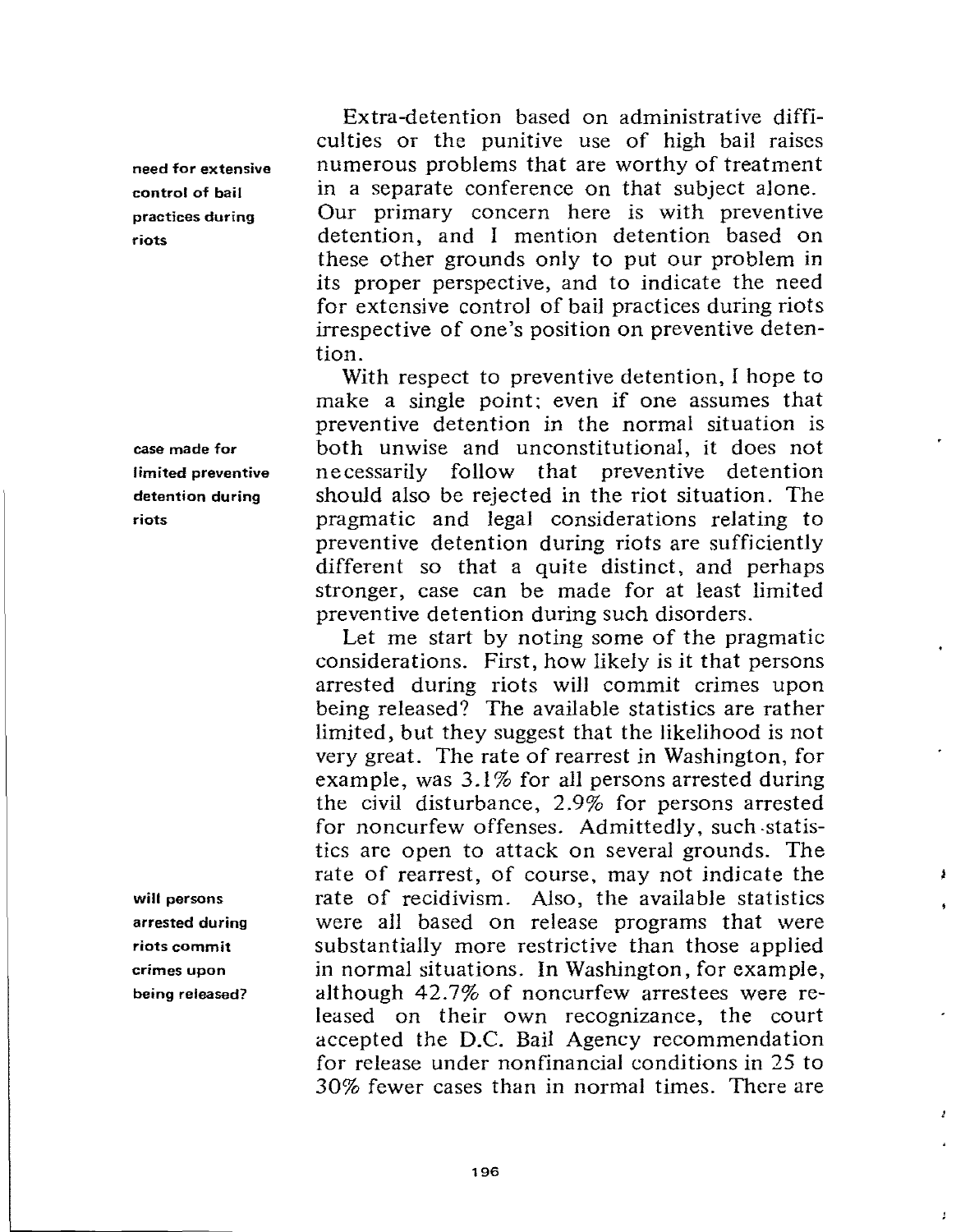other factors, however, that tend to support the implications of the Washington statistics. In many jurisdictions, almost half of the persons arrested had no criminal record. It seems unlikely that those persons, having undergone the traumatic experience of arrest, detention, and initial presentment before a magistrate, would immediately return to the streets and engage in criminal activities. The same would also be true, in large part, for the 20 to 40% who had a record of only petty misdemeanor offenses.

In sum, the present evidence on recurring offenses by persons arrested during riots is not as complete as we might hope; but, if one starts with the assumption that preventive detention is an extraordinary measure that should only be adopted upon a strong showing of need-as I do-the current evidence provides a quite sufficient basis for opposing present adoption of a general program of preventive detention.

Very few people, however, have seriously urged wholesale preventive detention of all persons arrested during riots. Several prosecutors, speaking during the height of the riot, have made statements that might support such a position, but further explanation (or reassessment) has usually revealed a position advocating limited preventive detention-for example, detention of persons arrested on more serious charges, such as arson, or inciting to riot, and persons with substantial records who have been charged with breaking and entering.

Similar proposals, although somewhat more limited, have been advanced by several commentators who are much farther removed from the heat of the battle. Probably the most detailed proposal of this type is that advanced by Calista and Domonkos in the Journal of Urban Law [ 45 J. Urban Law 815, 1968]. They suggest a limited preventive detention system which would go into effect upon the declaration of an emergency (involving an actual and continuing disorder) by

**proposals for**  I **imited preventive**  detention **system examined**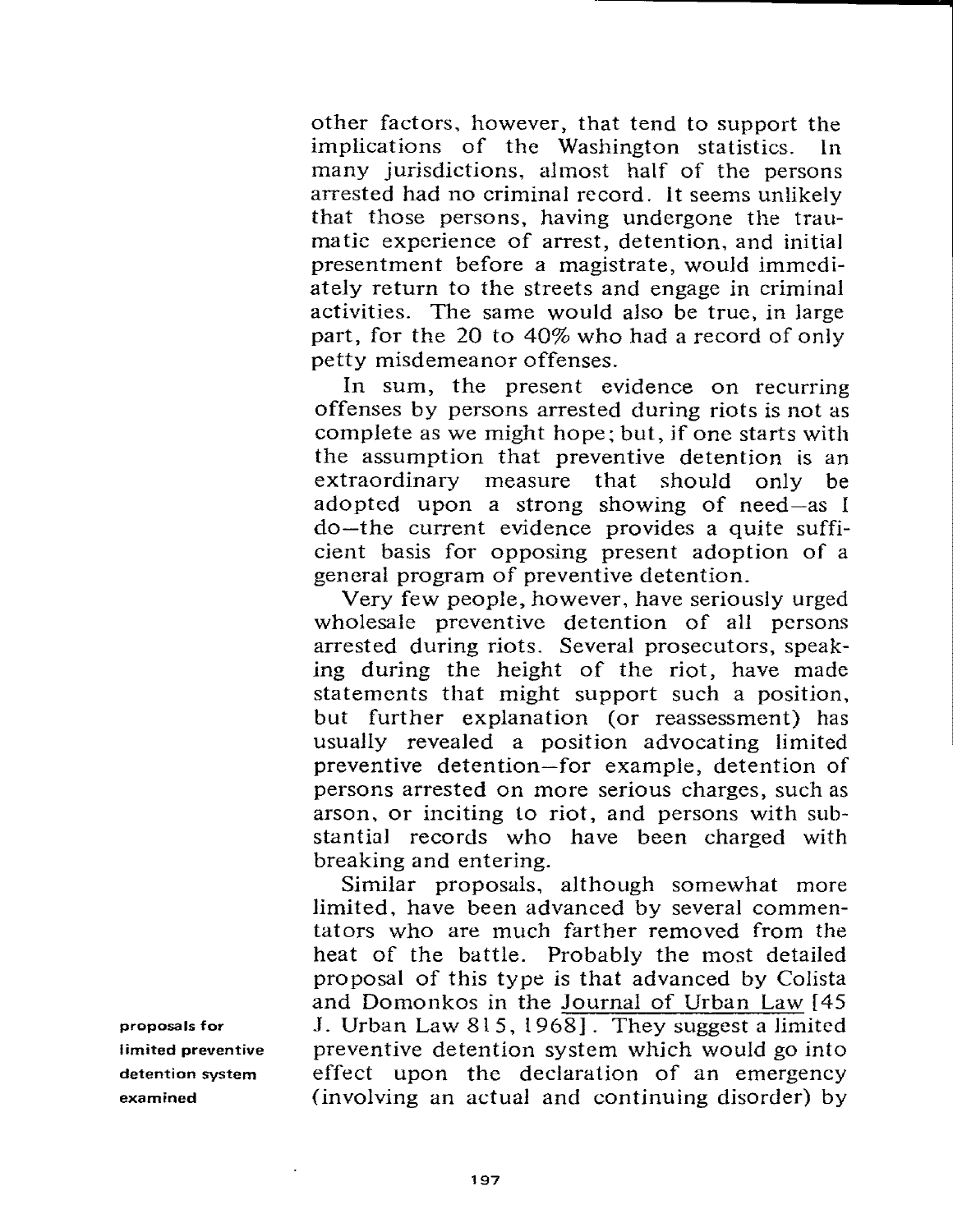the governor. Preventive detention for the duration of the disorder could then be ordered by a court, after an individual hearing, for persons who have been charged with incitement to riot or some crime involving the threat of safety to others, or who have a criminal record evidencing "violent or destructive anti-social behavior." All other persons would be entitled to "reasonable bail" based upon an individual determination. This restriction supposedly would prevent the courts from seeking to impose a general preventive detention upon all arrested persons by simply setting bail at a point where it cannot be made.

A limited preventive detention proposal along the lines suggested by Colista and Domonkos certainly could find far greater support than the general detention of all persons arrested during a riot. Yet, is there a sufficient showing of need with respect to even those persons that fall within the categories suggested by Calista and Domonkos?

Statistics concerning the response of such persons to release are simply unavailable because those persons generally have not been released. In Detroit, for example, bail for persons charged with arson or incitement to riot exceeded \$25,000. (A bond for an alleged sniper was set at \$200,000.) It has been suggested that persons who engage in acts like incitement to riot or arson are not "spur-of-the-moment" criminals, but persons who are highly antagonistic toward society and therefore very likely repeaters. Others argue, however, that this will depend largely on the individual case and is often difficult to determine even when the evaluation is based on considerable background information besides the grounds for arrest. They also stress that, in several judisdictions, many of the persons charged with very serious offenses have either been acquitted or convicted of lesser offenses. In Detroit, for example, *22* out of 28 prosecutions for incitement to riot and 21 out of 34 prosecutions for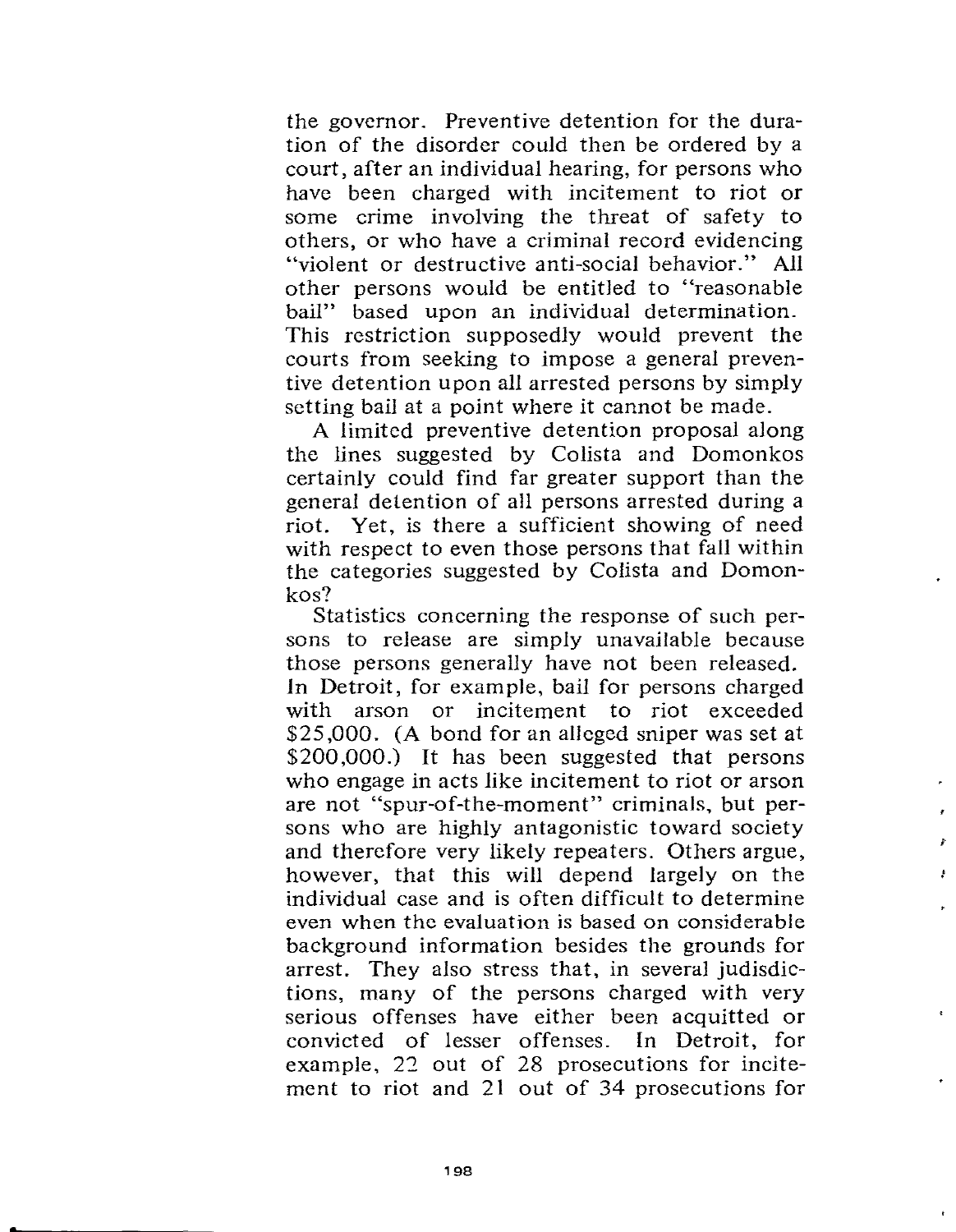arson were dismissed. They suggest that in terms of predicting future criminality, the Administration's bill provides for a much more reliable procedure, and, if that procedure is not sufficiently reliable to justify preventive detention in normal times, an even less reliable procedure should not be accepted in riot legislation.

Proponents of limited preventive detention might offer several points in reply to this position (assuming arguendo that the Administration's proposal has been rejected as unsatisfactory). First, one might contend that an ongoing riot poses such a severe threat to society that it requires taking greater risks in terms of predicting potential criminality than we would be willing to take during normal periods. This would be especially true where the individuals involved are charged with offenses that tend to promote and lend renewed vigor to a riot-such as incitement to riot, arson or sniping. It could also be suggested that many of the points made against preventive detention in normal situations are not as well taken as applied to the riot situation.

One argument advanced against preventive detention generally is that a person detained in prison cannot prepare his case and therefore will be at a disadvantage in presenting his defense at trial. Preventive detention during riots, however, will not last longer than the period of the riot, and one could rarely go out and prepare his defense (locating witnesses, etc.) even if he were released during that period.

The suggestion is made also that preventive detention during normal periods is not necessary because we have alternative devices such as thirdparty custody, peace bonds, and part-time release. These alternatives are largely nonexistent during a disorder. Third parties can't be found, peace bonds are impossible to enforce, and jails are too crowded and personnel too busy with other matters to start releasing people during the day and bringing them back at night.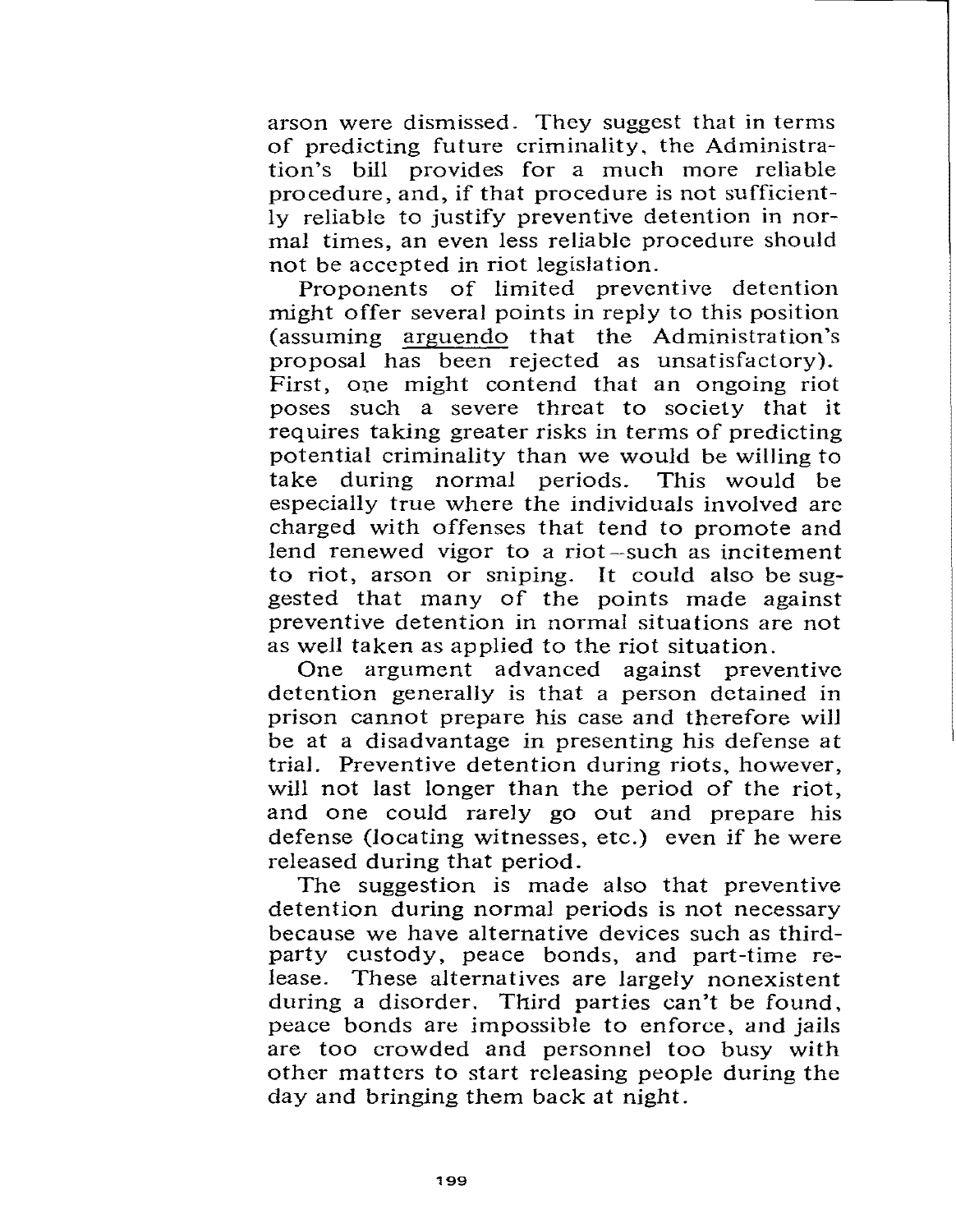grounds on which limited preventive detention could be justified

In sum, I suggest that one could well argue that even though preventive detention is not justified during normal times, a limited system of preventive detention, such as that suggested by Colista and Domonkos, could be justified on the grounds that  $(1)$  there is greater need for preventive detention during riots because the riot situation presents a greater threat to society, (2) the period of detention, lasting the duration of the riot, is shorter and less costly to the individual, and (3) alternative devices for preventing potential repetition of serious offenses are not available.

On the other hand, one must acknowledge preventive detention during a riot does have its own special drawbacks as compared to preventive detention during normal periods. As I have *al*ready noted, proposals for limited preventive detention during riots may caJl for individual determinations of the need for detention, but the pressure of time will make such determinations much less complete and potentially inaccurate than the hearings required, for example, under the Administration's biJL Also if preventive detention is dehumanizing during normal periods, it must be doubly so during the riot when jails are likely to be extremely overcrowded and persons may be detained, at least temporarily, in most inadequate facilities.

These then are some of the basic factors that must be considered in determining whether limited preventive detention is justified. As for the constitutionality of such a proposal, I believe that the current state of precedent and doctrine is sufficiently fluid so that these factors will likely be controlling on that score also.

In analyzing the constitutional issue, let us assume arguendo that the Eighth Amendment grants an absolute right to bail in all noncapital cases and that bail must be set with regard only to the individual's likelihood of appearance at trial. Does it necessarily follow that preventive detention during riots is invalid? I think not. There

constitutionality of limited preventive detention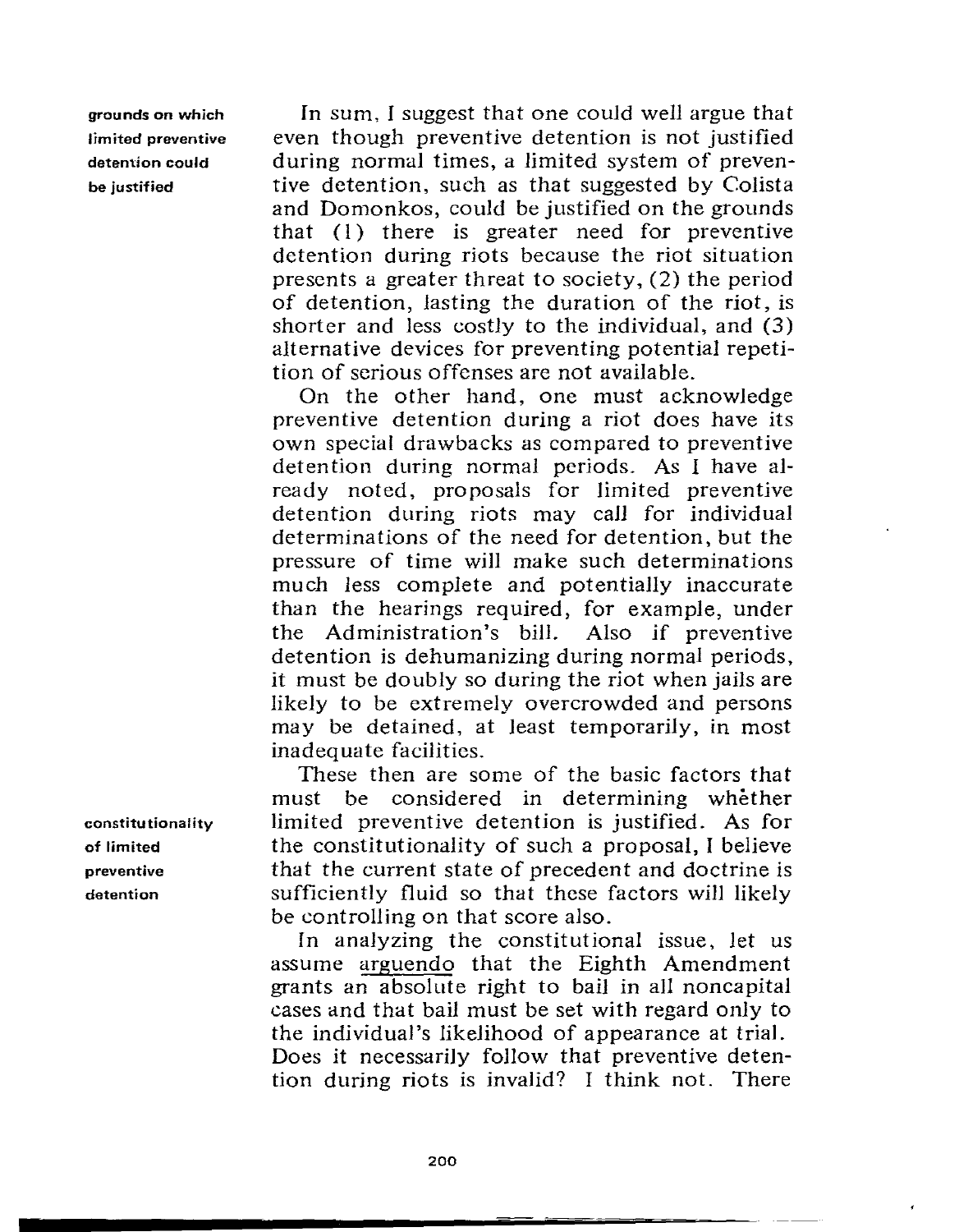are at least two and possibly three lines of related precedent which might justify bypassing the assumed Eighth Amendment right to bail during a riot.

The first line of authority is a series of cases, at the state and federal level, interpreting the scope of martial law. Before analyzing the more relevant martial law cases, it is necessary to draw some distinctions between types of problems that have been presented in such cases. First, we should distinguish those cases involving complete martial law-that is, martial rule during a period of actual or immediately pending invasion. Those cases most clearly recognize that martial law can override normally applicable constitutional rights, but also stress that the exercise of total martial law must be clearly justified. This would not be the case in the typical riot situation. The courts and legislature would not be inoperative, and there would be no justification for their replacement by the military.

At the most, the typical riot may require the imposition of so-called qualified martial law, where the military takes over the law enforcement function only, and all prosecutions still are brought in the civil courts. At times, appellate courts have spoken in extremely broad terms of the scope of qualified martial law. Most of these opinions, however, mean very little as applied to the preventive detention problem. They were concerned with attacks on martial law that did not involve the suspension of individual rights; rather the major objection presented usually was based on the exercise of executive power (through martial law) to impose economic restrictions that had not been approved by the legislature (although the restrictions were clearly within the general scope of government power).

There are several decisions, however, that do deal with the suspension of individual rights. Most of these cases arose out of labor violence during the 1920's and 1930's and a few upheld

**relevant martial law cases** 

**decisions dealing with suspension of individual rights**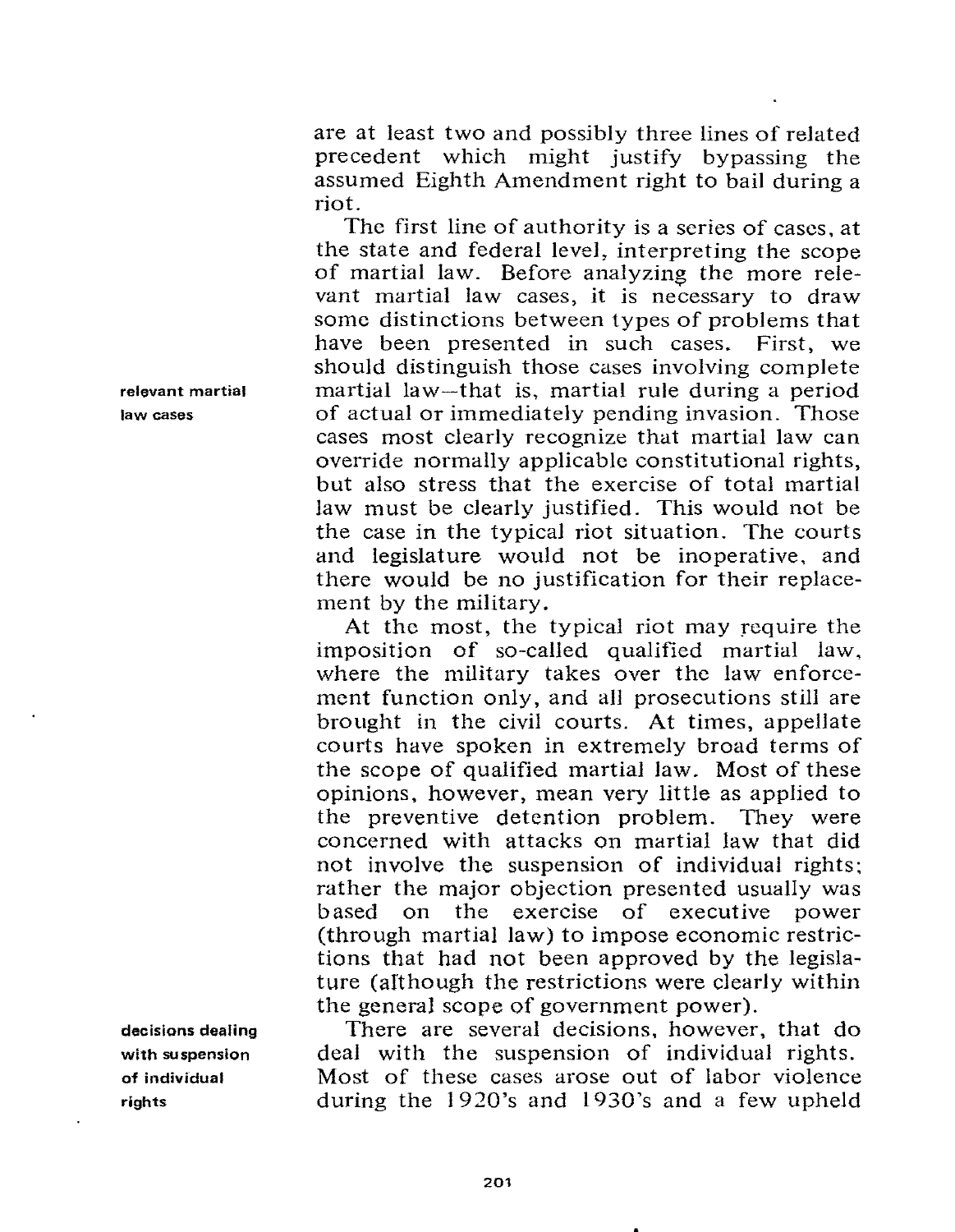preventive detentjon. Probably the most significant is the United States Supreme Court decision in Moyer v. Peabody in 1909. Moyer arose out of martial rule imposed in areas of Colorado fallowing the outbreak of violence in connection with a bitter labor dispute.

The governor, after determining that Moyer, a labor leader, "had been, and ... would continue to be an active participant in fomenting and keeping alive the condition of insurrection," ordered that he be arrested by the military and detained without trial "during the ... continuing condition of affairs" in the area. Although the courts apparently were operating at the time and Moyer petitioned for writ of habeas corpus, his application was denied. After his release by the military authorities, he brought suit for damages against the governor, alleging that he had been deprived of liberty without due process in violation of the Fourteenth Amendment.

The United States Supreme Court, in an unanimous opinion, affirmed the dismissal of his action. Justice Holmes, speaking for the Court, noted that, since the executive could direct the military to restore order even by killing those that resisted, he certainly could use the milder measure of "seizing the bodies" of those whom he considered likely to stand in the way of restoring order.

I have always had some difficulty with Holmes' logic. On the firing-line, the executive must of necessity make a prompt decision, without any form of hearing, as to whether deadly force is needed to repel a person who is forcibly resisting law enforcement; but I have difficulty understanding why this justifies arrest of a person who may cause trouble in the future, and, even so, why the executive's decision on that point should automatically be accepted by the judiciary. In any event, Moyer is somewhat suspect today if for no other reason than its date of decision and the subsequent development of a more sympathetic approach, at least in the Supreme Court, to

**Moyer case** 

**MARK DESCRIPTION OF REAL PROPERTY.**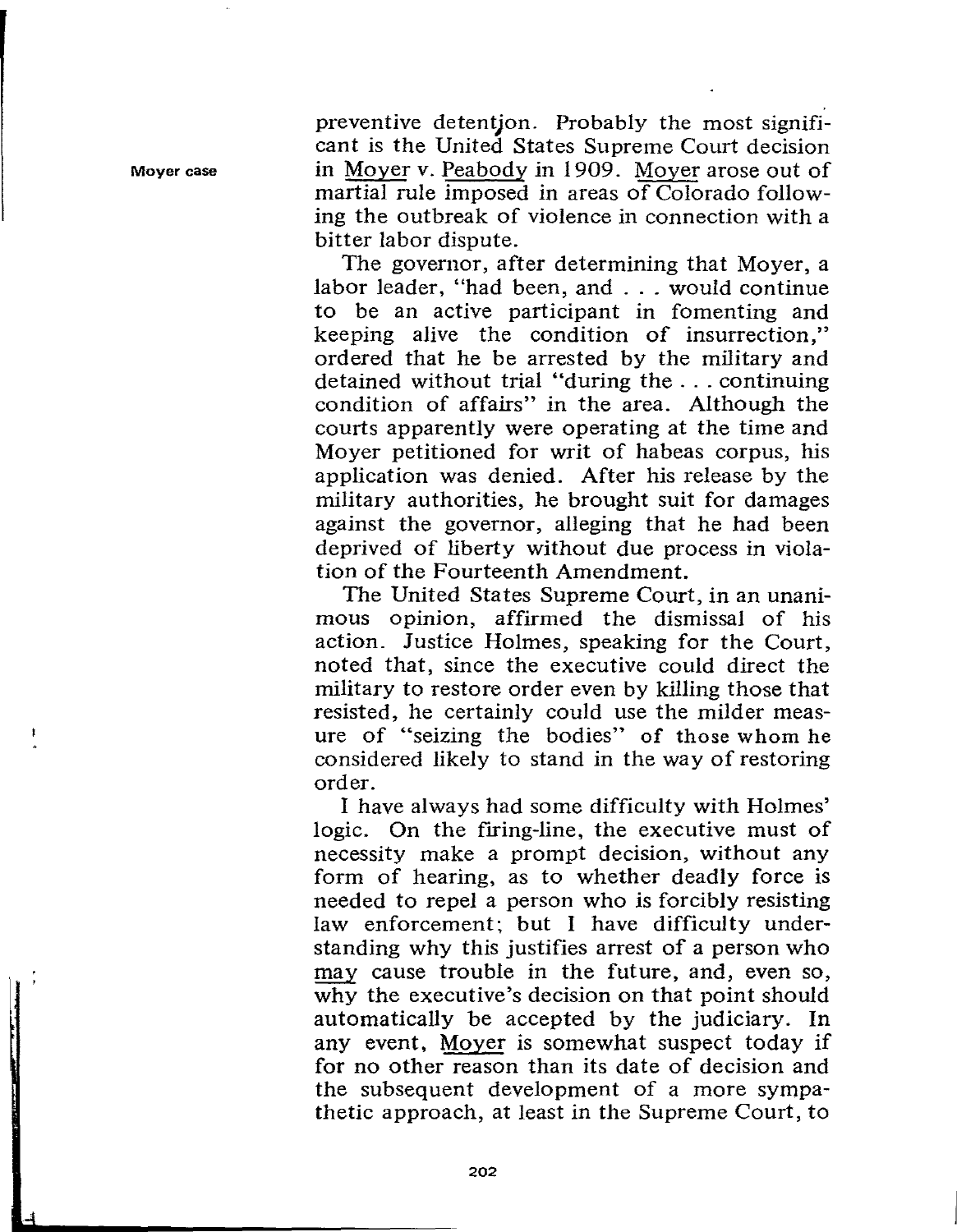the rights of the individual. (It should be noted, however, that Frederick Bernays Wiener suggested in a recent article in the ABA Journal that Moyer was still quite reasonable authority.

**Korematsu case**  Perhaps a more promising source for sustaining a limited preventive detention program is Korematsu v. United States. IR Korematsu, the Supreme Court upheld an important aspect of the Japanese relocation program of World War II as a proper exercise of military power. lt should be recalled that this program did not simply involve relocation; many of the people moved were originally kept in detention camps. Also, the individuals involved initially were not given an individualized hearing to determine their loyalty to the country. Because some Japanese might be disloyal, all Japanese were excluded from their West Coast homes and a substantial number were put in these camps and kept there till they could be relocated. In many respects, the restraint imposed was far more severe than that involved in a limited preventive detention program during a riot.

> In Korematsu, the Supreme Court upheld the order excluding persons of Japanese ancestry from the West Coast area. Although the Court found it unnecessary to consider the validity of the detention camp program, various statements in the majority opinion might well have been extended to justify at least the initial detention of excluded persons as a necessary means of implementing the exclusion order. Moreover, the majority opinion in Korematsu was written by Justice Black and was joined by Justice Douglastwo Justices renowned as defenders of individual liberties. (Interestingly, the dissenters included two Justices, Roberts and Jackson, who have generally been viewed as somewhat less sympathetic to the protection of individual rights.)

> Still another line of authority that might support limited preventive detention is derived from